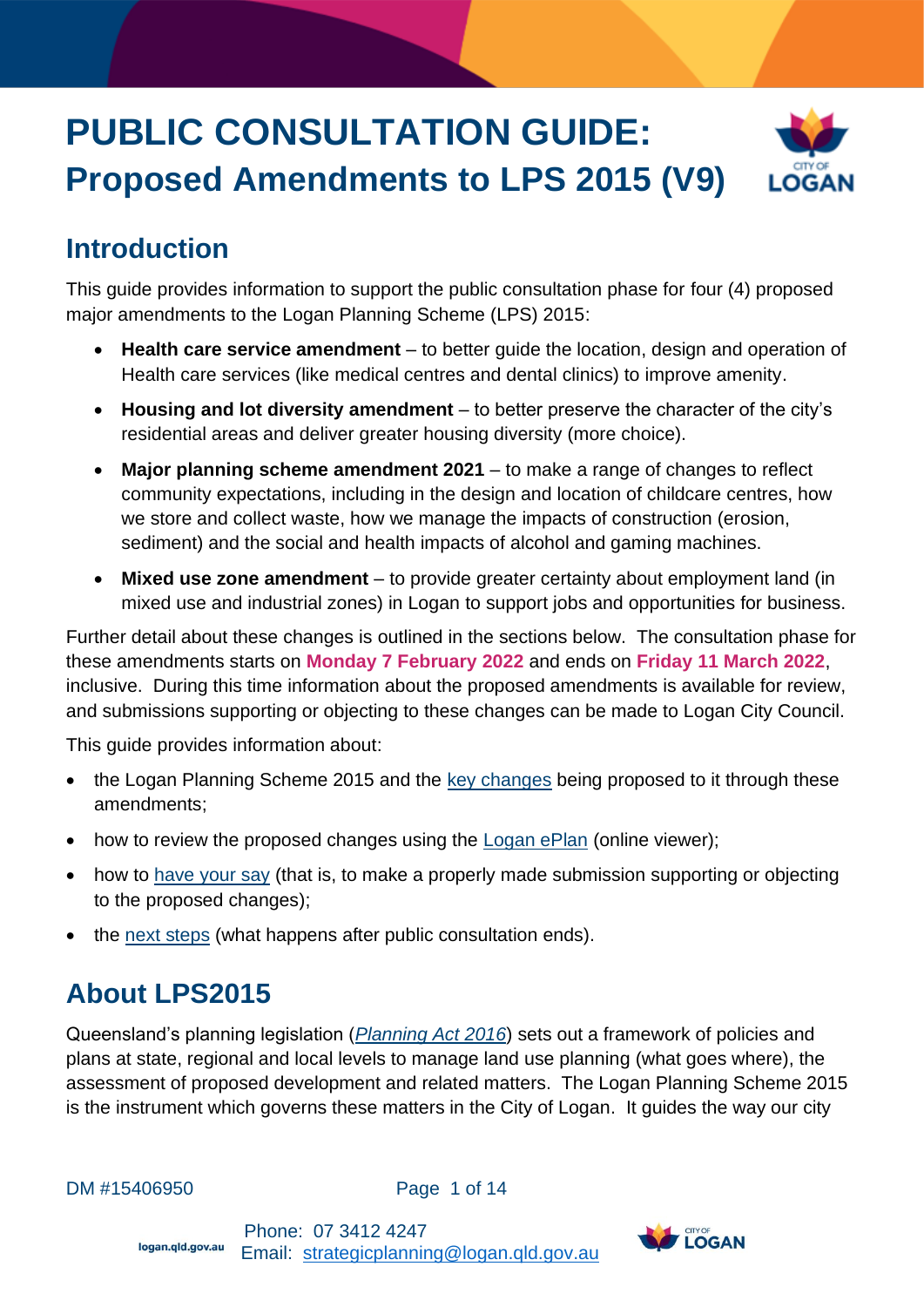grows and the delivery of important infrastructure (like roads, water, parks etc.) to service that growth, and helps us manage what our community values (like safety and our environment).

## <span id="page-1-0"></span>**What's changing in these amendments?**

The key changes proposed in the amendments described above are summarised in the table below. The 'Parts affected' indicate the primary sections of the Logan Planning Scheme where the changes apply. To review the changes in further detail you can:

- 1) Review the amendments in the [Logan ePlan,](https://logan.isoplan.com.au/eplan) an online viewer for the Logan Planning Scheme which includes a facility to highlight the changes in a proposed amendment against the current scheme; and/or
- 2) Download the explanatory reports associated with these amendments, which outline in detail all of the changes made, and include links to the affected maps and figures (PDF).
	- a. [Health Care Service Amendment Explanatory Report](https://lcc-docs-planning.s3.ap-southeast-2.amazonaws.com/root/LPS2015+Amendments/Health+Care+Service/Explanatory+Report+-+Health+Care+Service+Amendment.pdf) (PDF, 2.3 MB)
	- b. [Housing and Lot Diversity Amendment Explanatory Report](https://lcc-docs-planning.s3.ap-southeast-2.amazonaws.com/root/LPS2015+Amendments/Housing+Lot+Diversity/Explanatory+Report+-+Housing+and+Lot+Diversity+Amendment.pdf) (PDF, 3.7 MB)
	- c. [Major Planning Scheme 2021 Amendment Explanatory Report](https://lcc-docs-planning.s3.ap-southeast-2.amazonaws.com/root/LPS2015+Amendments/MPSA+2021/Explanatory+Report+-+Major+PS+Amendment+2021.pdf) (PDF, 14.4 MB)
	- d. [Mixed Use Zone Amendment Explanatory Report](https://lcc-docs-planning.s3.ap-southeast-2.amazonaws.com/root/LPS2015+Amendments/Mixed+Use/Explanatory+Report+-+Mixed+Use+Zone+Amendment.pdf) (PDF, 10.2 MB).

These explanatory documents are also available on Council's website: visit [logan.qld.gov.au](https://www.logan.qld.gov.au/amendments-consultation-1) and search for ['amendments on consultation'.](https://www.logan.qld.gov.au/planning-and-development/amendments-on-consultation)

| <b>Change and parts affected</b>                                                                                                                                                                                                                   | <b>Description (reasons, impact)</b>                                                                                                                                                                                                                                                                                                                                                                                                                                                                                                                                                                                                                                                                                                                                                                                    |
|----------------------------------------------------------------------------------------------------------------------------------------------------------------------------------------------------------------------------------------------------|-------------------------------------------------------------------------------------------------------------------------------------------------------------------------------------------------------------------------------------------------------------------------------------------------------------------------------------------------------------------------------------------------------------------------------------------------------------------------------------------------------------------------------------------------------------------------------------------------------------------------------------------------------------------------------------------------------------------------------------------------------------------------------------------------------------------------|
| <b>Health care service</b><br>amendment<br>Affects Part 5 (Tables of<br>Assessment),<br>Part 6 (Zone codes),<br>Part 7 (Local plan codes),<br>Part 9 (Development codes),<br>Schedule 1 (definitions),<br>Schedule 6 (planning<br>scheme policies) | The proposed amendment introduces a new Health care<br>service use code. In residential areas, this will limit the<br>locations where these services are supported (to be near<br>higher order roads) and impose requirements on hours of<br>operation, landscaping, design and visual amenity. These<br>changes are intended to mitigate impacts on the community<br>(e.g. from traffic, parking and noise).<br>The code also introduces a definition for 'pharmacotherapy<br>clinic' (services treating drug dependence) and criteria which<br>include separation distances from incompatible land uses<br>(such as residential activities), minimum waiting room sizes<br>and mechanical surveillance requirements.<br>For further detail please see the Health Care Service<br><b>Amendment Explanatory Report.</b> |

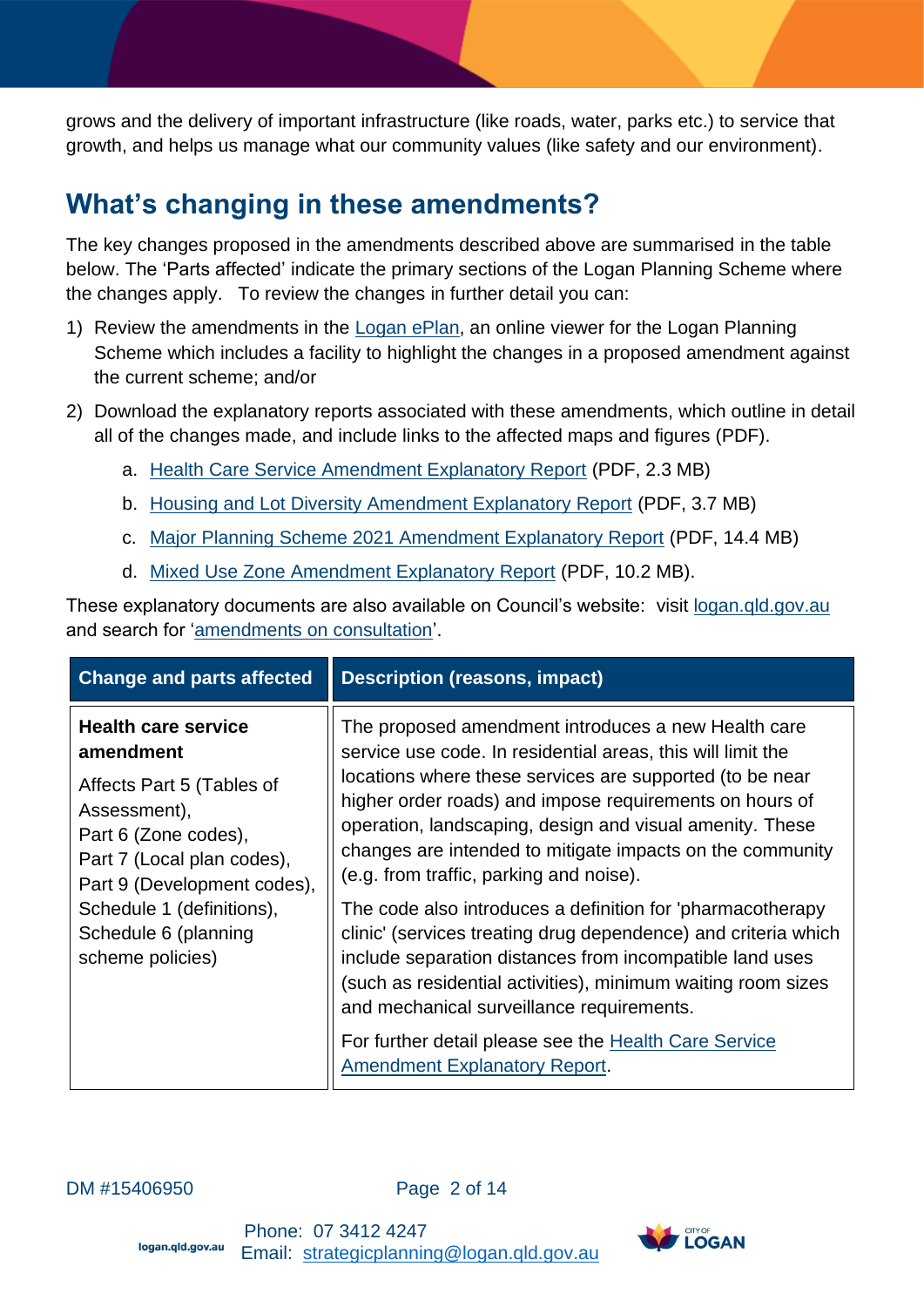| <b>Housing and lot diversity</b><br>amendment<br>Affects Part 3 (Strategic<br>Framework),<br>Part 5 (Tables of<br>assessment),<br>Part 6 (Zone codes),<br>Part 7 (Local plan codes),<br>Part 9.4.6 (Subdivision<br>code),<br>Schedule 1 (Definitions),<br>Schedule 6 (Planning<br>scheme policies)                                                    | Council completed the Logan Housing Study in October<br>2020, which identified that subdivisions are resulting in new<br>lots smaller than intended, due to the definition of average lot<br>size including constrained areas, roads, parks, etc. The<br>outcomes of housing choice and density are not being<br>consistently achieved. This amendment proposes to remove<br>the use of 'average lot size' entirely, and in some residential<br>precincts to revise minimum lot sizes. Frontage<br>requirements have also been adjusted, with provisions to<br>achieve a noticeable variety of lot widths in larger scale<br>residential developments (where 10 or more lots are<br>created).<br>Similary, the definition of 'equivalent dwellings' is also being<br>applied in ways that result in lower levels of assessment, and<br>do not support housing diversity. This amendment proposes<br>that, for the purpose of calculating density for Dual<br>occupancies (two households on a single lot or sharing<br>common property), 'equivalent dwellings' no longer applies<br>(that is, one dwelling will equal one dwelling regardless of<br>the number of bedrooms).<br>For further detail please see the Housing and Lot Diversity<br><b>Amendment Explanatory Report.</b> |
|-------------------------------------------------------------------------------------------------------------------------------------------------------------------------------------------------------------------------------------------------------------------------------------------------------------------------------------------------------|--------------------------------------------------------------------------------------------------------------------------------------------------------------------------------------------------------------------------------------------------------------------------------------------------------------------------------------------------------------------------------------------------------------------------------------------------------------------------------------------------------------------------------------------------------------------------------------------------------------------------------------------------------------------------------------------------------------------------------------------------------------------------------------------------------------------------------------------------------------------------------------------------------------------------------------------------------------------------------------------------------------------------------------------------------------------------------------------------------------------------------------------------------------------------------------------------------------------------------------------------------------------------------------|
| <b>Major planning scheme</b><br>amendment 2021<br>Affects Part 3 (Strategic<br>Framework),<br>Part 5 (Tables of<br>assessment),<br>Part 6 (Zone codes),<br>Part 7 (Local Plan codes),<br>Part 8 (Overlay codes),<br>Part 9 (Development codes),<br>Schedules 1,2 and 5,<br>Schedule 6 (Planning<br>Scheme Policies) and<br>Appendix 1 (Abbreviations) | Policy features of the Major Planning Scheme Amendment<br>2021 include:<br>zoning changes in Cedar Vale, Chambers Flat, Cornubia,<br>Hillcrest, Loganholme and Underwood;<br>introducing a new use code for Childcare centres to<br>ensure they are located on higher order roads and<br>designed to ensure traffic safety and amenity, and be<br>complementary to their surroundings (in terms of setback,<br>built form, landscaping, acoustic measures, etc.);<br>improved guidance for the storage and collection of<br>$\bullet$<br>waste;<br>new erosion and sediment control requirements to better<br>manage the impacts of construction and minimise<br>disturbance for neighbours;<br>better management of the social and health impacts of<br>development involving the serving of alcohol or provision<br>of gaming machines;                                                                                                                                                                                                                                                                                                                                                                                                                                            |

## DM #15406950 Page 3 of 14

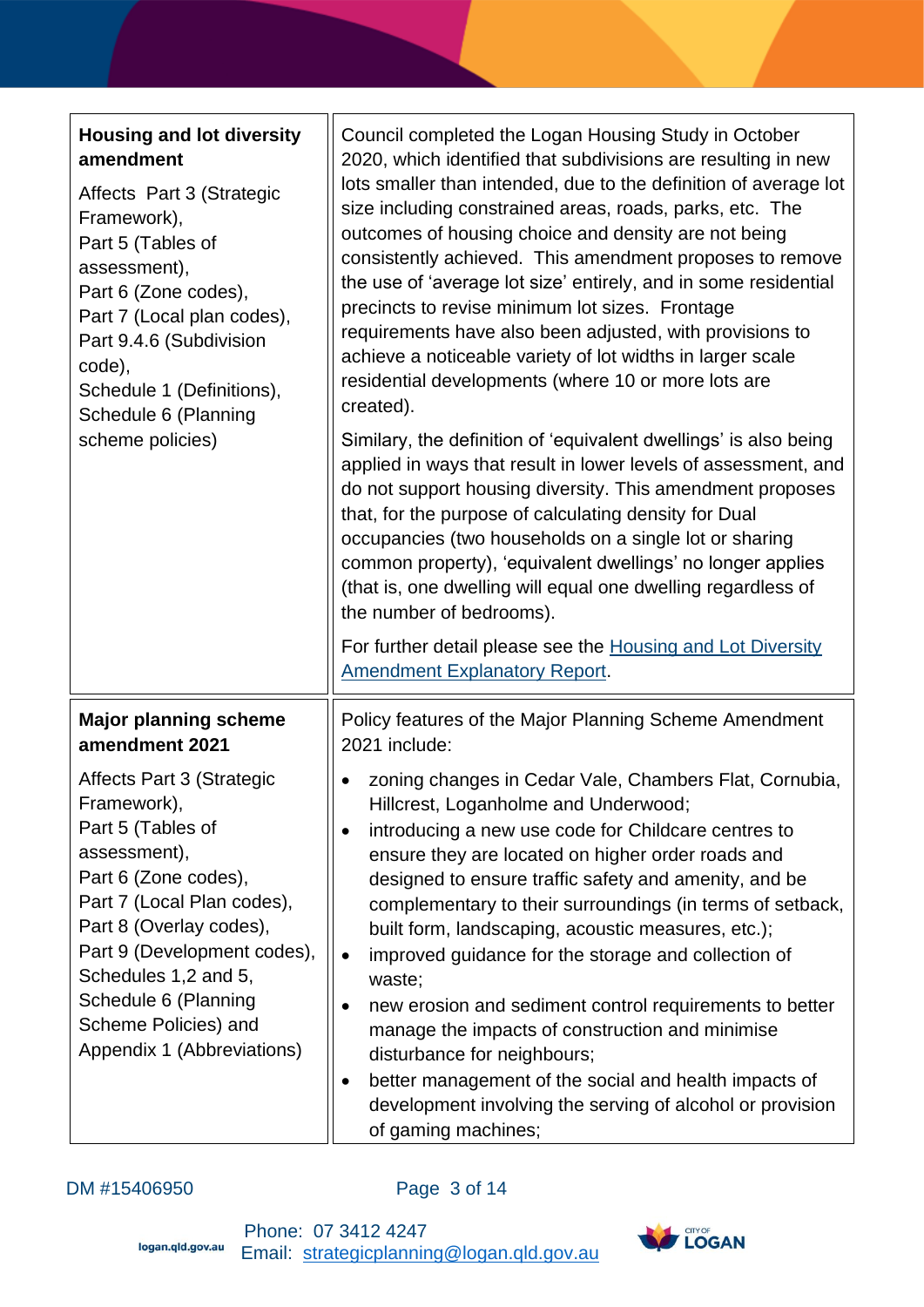|                                                                                                                                          | ensuring out-of-centre commercial development (such as<br>Service stations) demonstrates community need and<br>economic need where appropriate;<br>consolidation of requirements for Dwelling houses to<br>$\bullet$<br>remove undue regulation;<br>improved management of emissions such as vibration<br>and glare;<br>removing concessions in car parking requirements for<br>uses where patrons are unlikely to use public transport<br>(such as garden centres, hospitals, vets);<br>safeguarding and enriching amenity in both residential<br>$\bullet$<br>and non-residential settings.<br>For further detail please see the Major Planning Scheme<br>2021 Amendment Explanatory Report.                                |
|------------------------------------------------------------------------------------------------------------------------------------------|-------------------------------------------------------------------------------------------------------------------------------------------------------------------------------------------------------------------------------------------------------------------------------------------------------------------------------------------------------------------------------------------------------------------------------------------------------------------------------------------------------------------------------------------------------------------------------------------------------------------------------------------------------------------------------------------------------------------------------|
| Mixed use zone<br>amendment                                                                                                              | Within the Mixed use zone there are areas with varied land<br>uses, character or development patterns, which are                                                                                                                                                                                                                                                                                                                                                                                                                                                                                                                                                                                                              |
| <b>Affects Part 3 (Strategic</b><br>Framework),<br>Part 5 (Tables of<br>Assessment),<br>Part 6 (Zone codes),<br>Schedule 2 (zoning maps) | proposed now as different precincts to promote business<br>confidence.<br><b>Industry</b> - accommodates industrial uses and excludes<br>$\bullet$<br>sensitive uses (such as childcare centres, community<br>care centres, schools).<br>Retail/commerce - accommodates industry-associated<br>$\bullet$<br>and related retail showrooms, offices and research,<br>technology and service industries.<br>Enterprise - accommodates a diverse range of mixed<br>٠<br>uses consisting of industrial and associated/related retail<br>(i.e. a combination of the Industry and Retail/commerce<br>precincts).<br>Abattoir - accommodates the Teys abattoir, which is a<br>High impact industry located in Holmview, to ensure its |
|                                                                                                                                          | continued operation as a key regional employer in Logan.<br>This amendment also seeks to rezone some Mixed use<br>zoned land and Low impact industry zoned land in the<br>Crestmead industrial area fronting Green Road to Low and<br>Medium impact industry respectively. This change will<br>protect and attract similar uses already in the area, and is in<br>accordance with recent development approvals.<br>For further detail please see the Mixed Use Zone<br><b>Amendment Explanatory Report.</b>                                                                                                                                                                                                                   |

## DM #15406950 Page 4 of 14

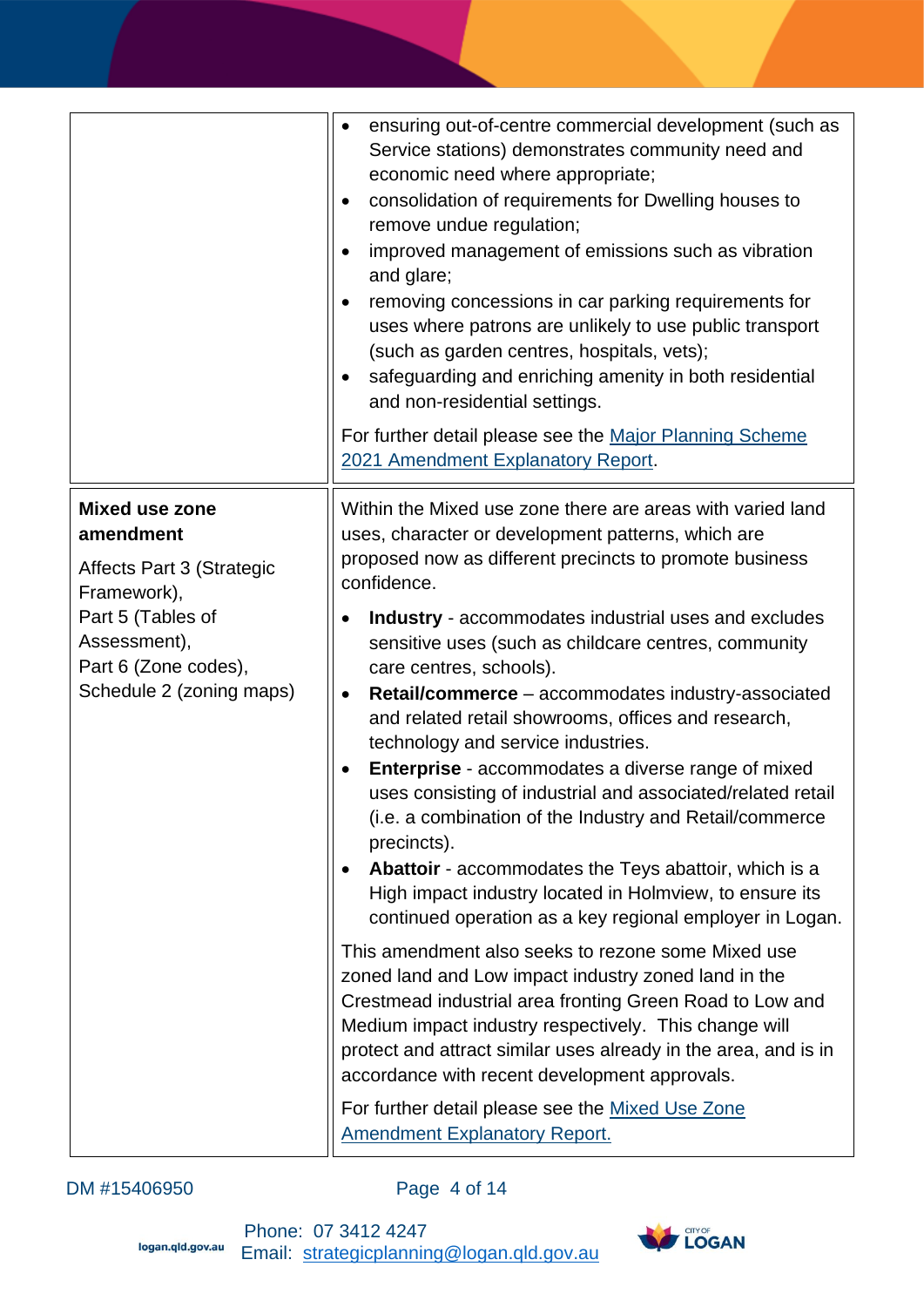## <span id="page-4-0"></span>**How to have your say**

Council invites you to have your say on the proposed changes. You can support or object to any, all or some of the proposed changes across the four different amendments.

There are multiple ways to make your submission to Council during the consultation period:

- email us at [StrategicPlanning@logan.qld.gov.au](mailto:StrategicPlanning@logan.qld.gov.au)
- use the online submission form on our [Have Your Say](file:///C:/Users/lawiec/AppData/Roaming/OpenText/DM/Temp/haveyoursaylogan.com.au/proposed-changes-to-logan-planning-scheme-2015-amendments-for-version-9) portal
- use our **Logan ePlan**
- post your submission to Chief Executive Officer, Logan City Council PO Box 3226, Logan City DC QLD 4114
- <span id="page-4-2"></span>• deliver your submission to our Planning and Building counter on the ground floor at 150 Wembley Road, Logan Central.

Under the requirements of the *Planning Act 2016*, a **properly made submission** must:

- be made in writing to Council (email, hard-copy or online) and be signed **by each person** making the submission;
- be received by Council during the notification period (from **Monday 7 February** 2022 to **Friday 11 March 2022**); and
- include:
	- o the name (first and surname) and full residential or business (street) address of all submission-makers;
	- $\circ$  reasons for the submission (grounds, facts, circumstances relied on to support the grounds);
	- o one postal or electronic address for service relating to the submission for all submissionmakers.

## <span id="page-4-1"></span>**Next and further information**

After the public consultation period ends, Council will review and consider all [properly made](#page-4-2)  [submissions](#page-4-2) and notify submitters of how their submission has been dealt with. After further review and approval by the Queensland Government and Council, the amendments may be finalised and adopted as part of a new version of the Logan Planning Scheme in future. Council's intention is that these four proposed amendments will become part of Version 9 of the Logan Planning Scheme 2015, to commence in the second half of 2022.

For further information or assistance please contact Council using the details in the footer of this document (phone or email), or visit the Planning counter at 150 Wembley Road Logan Central; opening hours and directions are available on Council's [website.](https://www.logan.qld.gov.au/connect-with-us)

DM #15406950 **Page 5 of 14** 

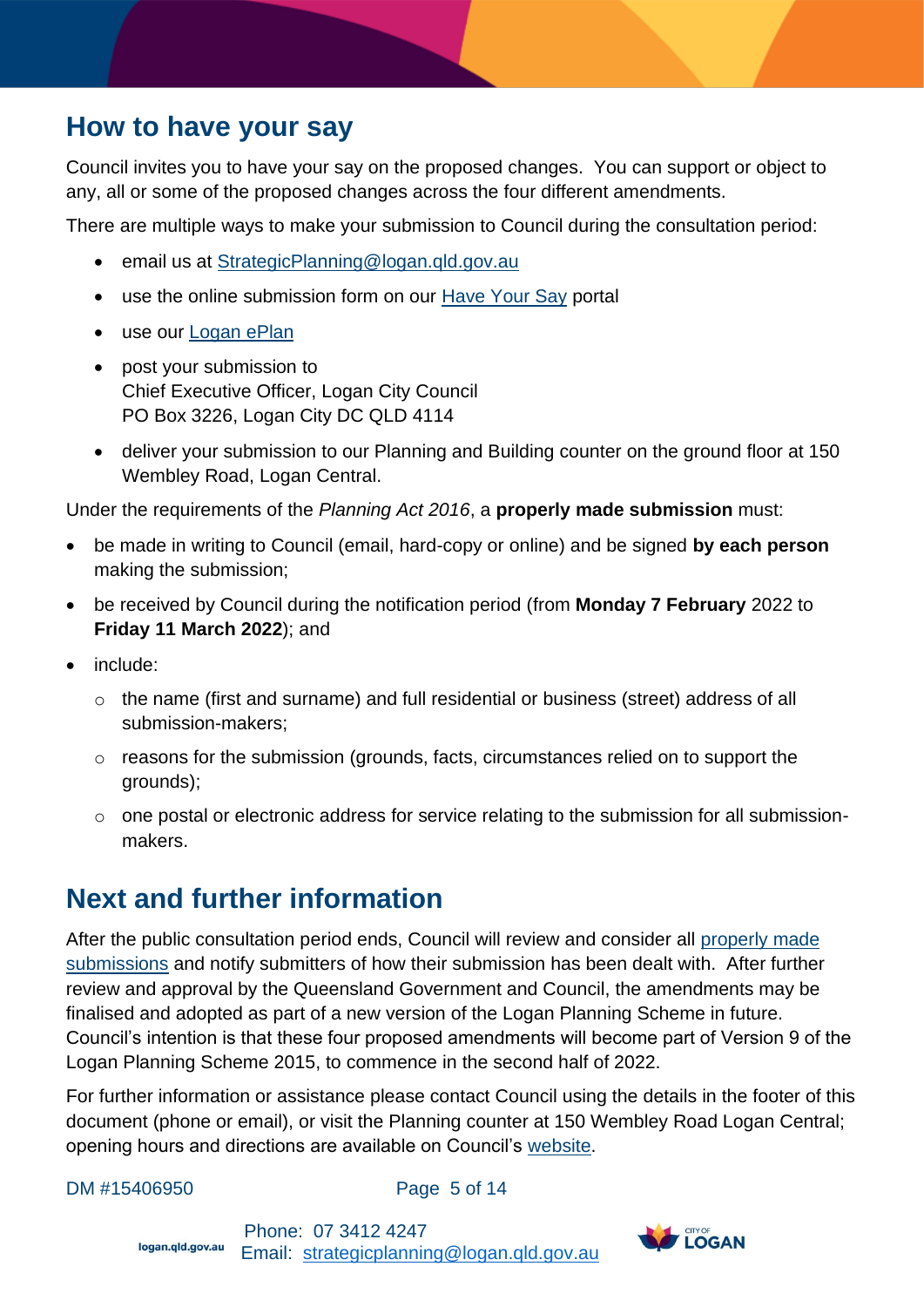**The remainder of this document will help you to use the Logan ePlan (free online tool) to view the proposed changes and make a submission objecting to or supporting them.** 

## **Viewing the proposed amendments in the Logan ePlan**

The Logan ePlan is available from the [Online Services](https://www.logan.qld.gov.au/online-services) page on Council's website, or by using the Logan Planning Scheme tile on the home page of the [Logan PD Hub.](https://loganhub.com.au/dashboard) **Online services** 



When the ePlan loads in your web browser:

- 1) Read and agree to the Terms & Conditions of use, and then on the home page select the button to read the plan as  $\equiv$  Logan Planning Scheme 2015 illustrated →
- 2) All parts of the planning scheme will be listed in the navigation panel on the left-hand side. Those affected by one or more of

the proposed amendments will

| <b>News and updates</b>   | Search for an address |            |             | A | Address - |
|---------------------------|-----------------------|------------|-------------|---|-----------|
| See more news and updates |                       |            |             |   |           |
|                           | Read Entire Plan      | Q View Map | Submissions |   |           |

be indicated by a blue dashed line next to the part. To view the proposed changes, click on **'Select'** in the amendment box above the list of sections (blue dashed outline) and click on the amendment in the pop-up, as illustrated below.

| Logan Planning Scheme 2015                                                                                                                                 |                                                                                                                                       | Select an amendment                                      |               |                                                                                                                                                                                                                                                                                                                       | $\times$ | <b>LOGAN</b>                                                                                |
|------------------------------------------------------------------------------------------------------------------------------------------------------------|---------------------------------------------------------------------------------------------------------------------------------------|----------------------------------------------------------|---------------|-----------------------------------------------------------------------------------------------------------------------------------------------------------------------------------------------------------------------------------------------------------------------------------------------------------------------|----------|---------------------------------------------------------------------------------------------|
| Full Logan Planning Scheme 2015<br><b>Status: Current</b><br>Effective: 07-Feb-2022<br>Version: 8 (with 4 proposed amendments)<br>$C$ Change               | <b>Logan Planning Scheme</b><br>☆ Bookmark Ⅲ<br>$A$ Print<br>This section is sub<br>o<br>view current variat                          | <b>Amendment Status</b><br><b>Health Care</b><br>Service | <b>Public</b> | <b>Details</b><br>The Health Care Service Amendment enhances the<br>Consultation regulation of Health care services with particular regard to<br>location, design and amenity criteria. Focused provisions<br>also ensure the suitable regulation of pharmacotherapy<br>clinics.                                      |          | Search for a keyword<br>ing Scheme Amendment 2021. Mixed Use Zone. Click here to            |
| Select to view amendments on or post<br>consultation<br>$\sigma$ Select<br>Sections marked with a blue dashed line are<br>affected by a proposed amendment | Part 3<br><b>Strat</b><br><b>Prelimina</b><br>3.1                                                                                     | Housing and Public                                       |               | The Housing and Lot Diversity Amendment aligns<br>Lot Diversity Consultation requirements for reconfiguring a lot with community<br>expectations through changes in lot size and frontage<br>requlations. It also establishes frontage diversity<br>requirements for larger scale developments.                       |          |                                                                                             |
| Logan Planning Scheme 2015<br>Part 1 About the planning scheme<br>Part 2 State planning provisions                                                         | 1. The strategic framewor<br>planning scheme.<br>2. Mapping for the strateg<br>3. For the purpose of desi<br>a. the strategic intent; | Major<br>Planning<br>Scheme<br>Amendment<br>2021         | Public        | The Major Planning Scheme Amendment 2021 makes<br>Consultation various major changes to multiple sections of the planning<br>scheme and planning scheme policies to rectify operational<br>matters, improve consistency and ensure the planning<br>scheme remains contemporary.                                       |          | ate development occurs in the planning scheme area for the life of the<br>te following way: |
| Part 3 Strategic framework<br>Part 3 Strategic Framework<br>3.1 Preliminary<br>3.2 Strategic intent                                                        | b. the following elever<br>i. settlement patt<br>ii. residential:<br>iii. centres:<br>iv. employment;<br>v. community:                | <b>Mixed Use</b><br>Zone                                 | Public        | The Mixed Use Zone Amendment provides certainty for<br>Consultation business and investors by outlining Council's intention for<br>employment areas through the introduction of four new<br>Mixed use precincts, optimisation of designated<br>employment land and rationalisation of the employment<br>land use mix. |          |                                                                                             |
| 3.2.1 Settlement pattern<br>3.2.2 Residential<br>3.2.3 Centres<br>3.2.4 Employment<br>3.2.5 Community                                                      | vi. rural:<br>vii. natural environ<br>viii, natural hazards<br>ix. design, place n<br>x. transport;<br>xi. infrastructure:            |                                                          |               | Cancel                                                                                                                                                                                                                                                                                                                |          |                                                                                             |

### DM #15406950 **Page 6 of 14**

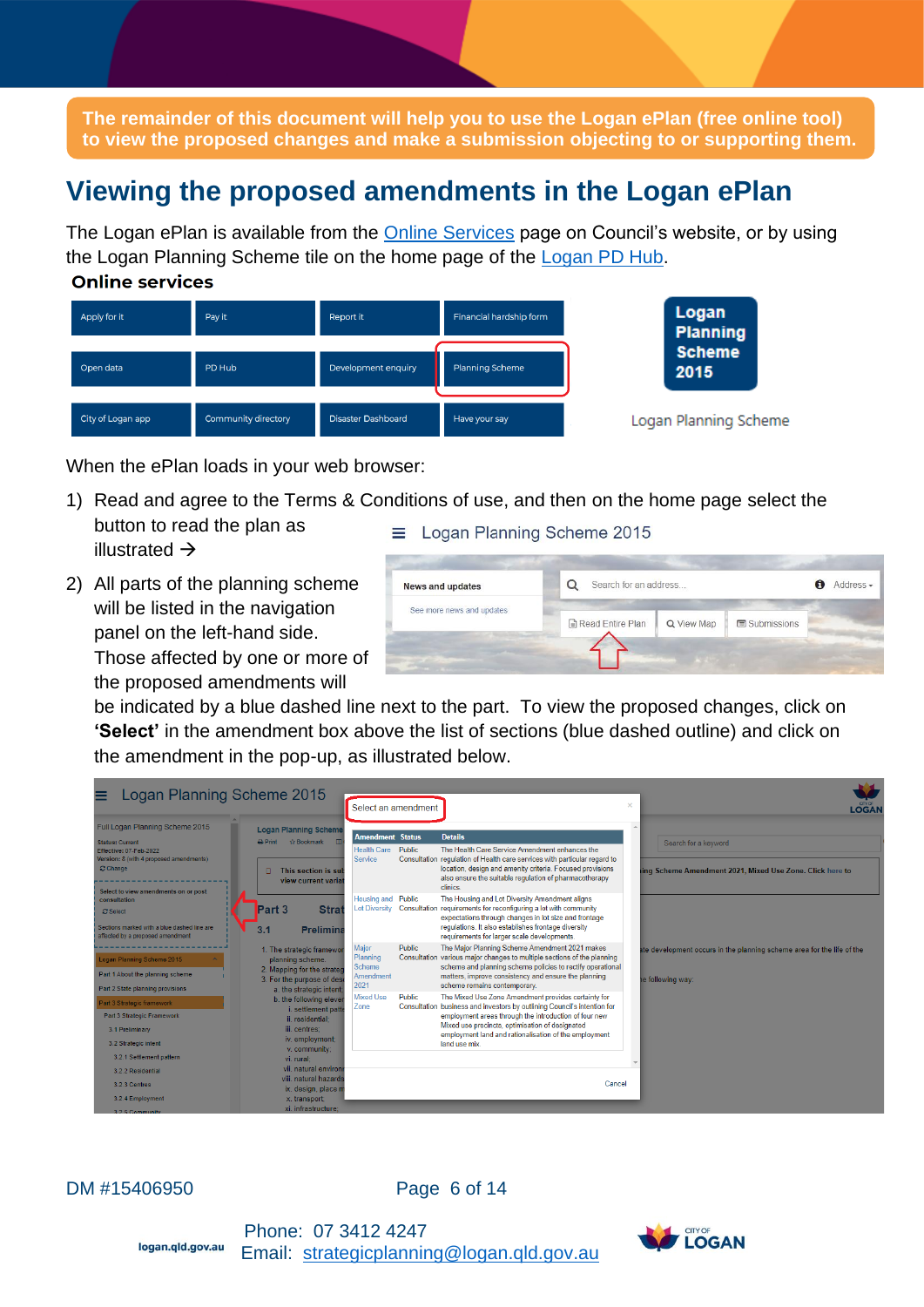3) The selected amendment will be loaded, and the list of planning scheme parts in the navigation panel on the left hand side will be filtered to show **only** those parts which are affected by the selected amendment. Use the '**Back to Plan**' link to 'unselect' the amendment filtering and view the entire planning scheme (all parts) again. Some parts of the planning scheme may include changes arising from more than one amendment. A note at the top of the page will list the amendments which affect the page you are currently viewing.

### $\equiv$  Logan Planning Scheme 2015



4) You can use the **Show Amendment Changes** option at the top of the page to highlight the specific areas that have been added (shaded green) or removed (shaded red) in the amendment you currently have selected. After you click to 'Show' the amendment changes, the option changes to 'Hide Amendment Changes' so that you can easily turn them on and off.



DM #15406950 **Page 7 of 14** 

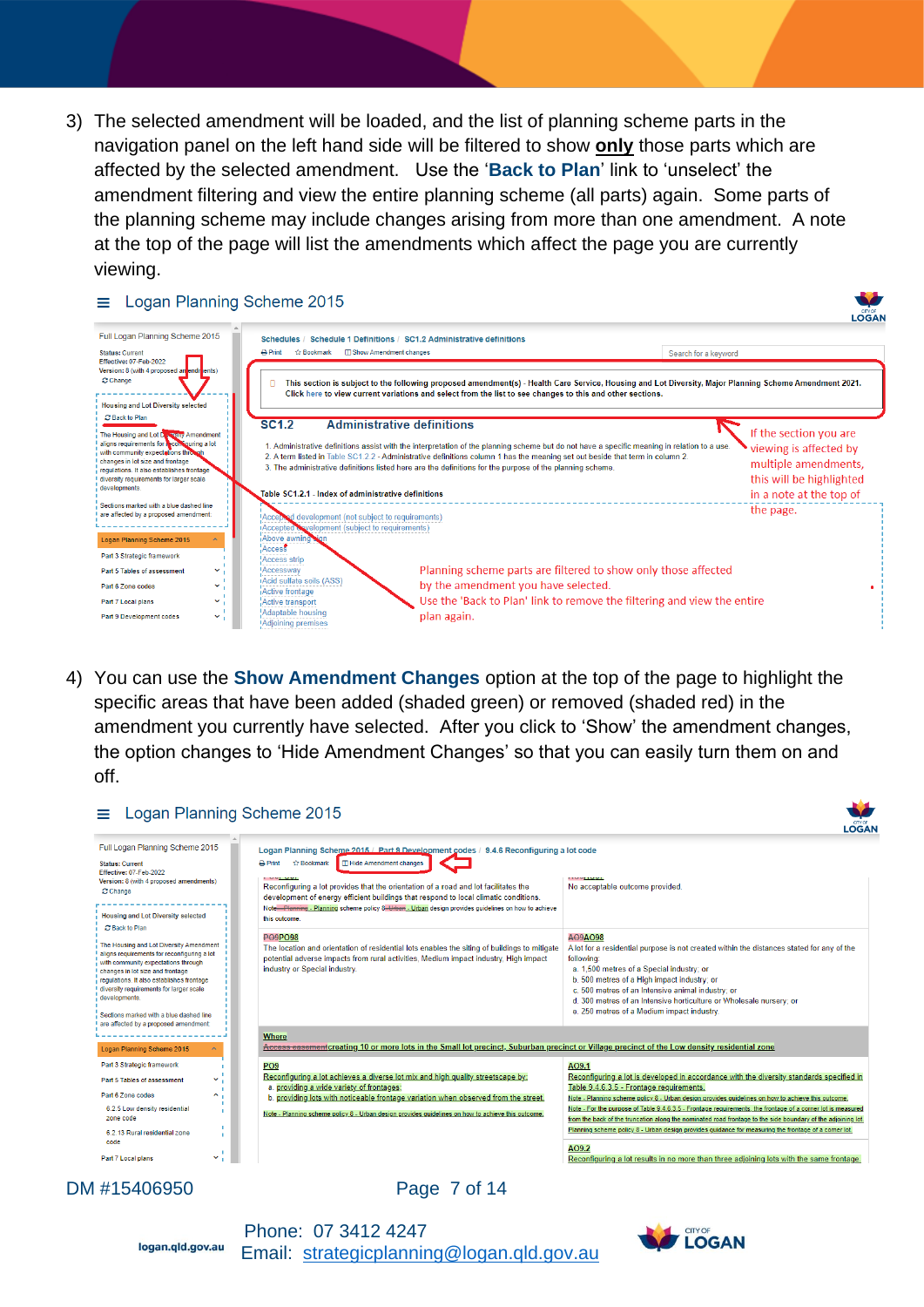### **Maps and figures**

| Schedules                         |
|-----------------------------------|
| <b>Schedule 1 Definitions</b>     |
| Schedule 2 Mapping                |
| SC2.1 Map index                   |
| SC2.2 Strategic<br>framework maps |
| SC2.3 Zone maps                   |
| SC2.4 Local plan maps             |
| SC2.5 Overlay maps                |
| SC2.6 Other plans                 |

**Please note**: The changes proposed in the four amendments **are not displayed** in the maps in Schedule 2 Mapping of the planning scheme, or in the online mapping available in the ePlan and other tools (the Logan PD Hub and Development Enquiry tool).

#### Logan Planning Scheme 2015  $\equiv$



The only maps affected by these amendments are the zone and zone precinct maps (ZM-01 and ZM-02). To view the changes to these maps, please refer to the **Explanatory documents** for the relevant amendments:

- [Major planning scheme amendment 2021,](https://lcc-docs-planning.s3.ap-southeast-2.amazonaws.com/root/LPS2015+Amendments/MPSA+2021/Explanatory+Report+-+Major+PS+Amendment+2021.pdf) and
- [Mixed use zone amendment.](https://lcc-docs-planning.s3.ap-southeast-2.amazonaws.com/root/LPS2015+Amendments/Mixed+Use/Explanatory+Report+-+Mixed+Use+Zone+Amendment.pdf)

The Explanatory documents include comparison maps (for the zoning changes) and lists of affected properties.

The figures which display as embedded in the ePlan text **will** display the changes for the relevant amendments. Click on the figure to go to a larger copy for easier viewing.

### **Printing**

The Print button at the top of the page in the ePlan includes the option to print the section you

are currently viewing, or print the entire plan (which is very large, and not recommended). If the section you are viewing is a zone, overlay, local plan or development code, you will also have the option to print a Code Compliance table.

| $\mathbf{a}$ Print                                  | <b>t2 Bookmark</b>       | Logan Planning Scheme 2015 / Part 6 Zone codes / 6.2.10 Mixed use zone code<br>□ Show Amendment changes                                                 |
|-----------------------------------------------------|--------------------------|---------------------------------------------------------------------------------------------------------------------------------------------------------|
| <b>This Section</b><br>Full Plan<br>Code Compliance |                          | subject to the following proposed amendment(s) - Health Care Servi<br>l variations and select from the list to see changes to this and other $\epsilon$ |
| 6.2.10                                              |                          | Mixed use zone code                                                                                                                                     |
| 6.2.10.1                                            | <b>Application</b>       |                                                                                                                                                         |
|                                                     | 1. This code applies to: | a accepted development (subject to requirements) and code assessable material change o                                                                  |

If an amendment is currently selected, the option to print "This Section" will include the proposed changes, highlighted with a blue dashed outline. Changes will be underlined (for content added) or use strikethrough formatting (for content removed).

DM #15406950 **Page 8 of 14** 

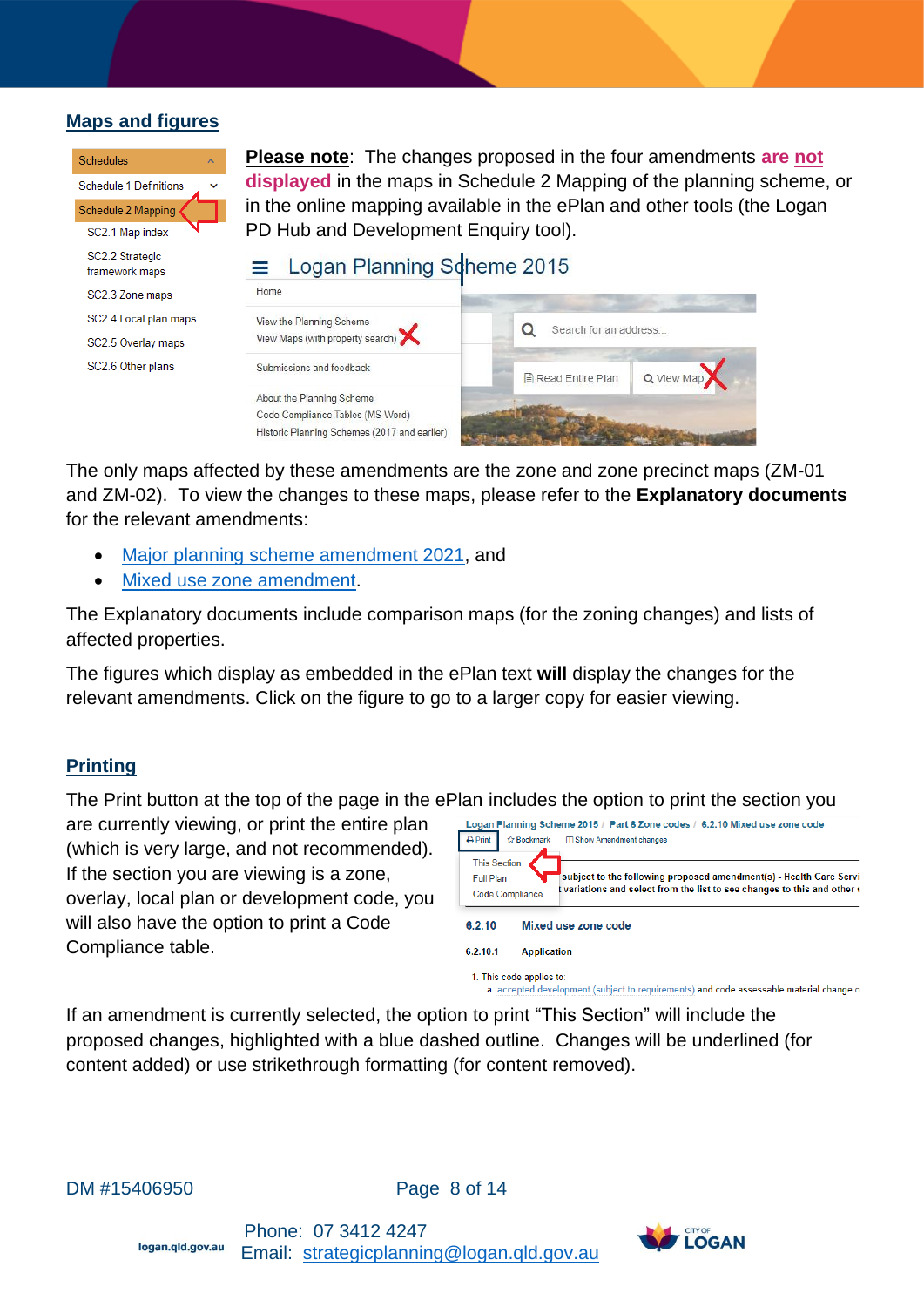#### 6.2.10 **Mixed use zone code**

#### 6.2.10.1 **Application**

- 1. This code applies to:
	- a. accepted development (subject to requirements) and code assessable material change of use for which Mixed use zone code is identified in the assessment benchmarks for assessable development and requirements for accepted development column in Table 5.5.10.1 - Mixed use zone in Part 5 - Tables of assessment;
	- b. material change of use made impact assessable in Table 5.5.10.1 Mixed use zone in Part 5 Tables of assessment;
	- c. reconfiguring a lot made impact assessable in Table 5.6.1 Reconfiguring a lot;
	- d. building work made accepted development (subject to requirements) in Table 5.7.1 Building work in Part 5 Tables of assessment.
- 2. When using this code, reference should be made to section 5.3.2 Determining the category of development and category of assessment and, where applicable, section 5.3.3 - Determining the requirements for accepted development and assessment benchmarks and other matters for assessable development located in Part 5 - Tables of assessment.

#### 6.2.10.2 **Purpose**

×

٠

f,

|       | 1. The purpose of the Mixed use zone is to provide for a variety of uses and activities, including, for example, business, residential, retail, service<br>industry, tourist accommodation or low impact industrial uses or activities. |
|-------|-----------------------------------------------------------------------------------------------------------------------------------------------------------------------------------------------------------------------------------------|
|       | "2. The local government purpose of the Mixed use zone code is to:                                                                                                                                                                      |
|       | a. provide a major employment area with a variety of specific Mixed use activities, Low impact industry, Research and technology industry,                                                                                              |
|       | Service industry and Warehouse:                                                                                                                                                                                                         |
|       | b. facilitate business incubation.                                                                                                                                                                                                      |
| $+3.$ | The purpose of the Mixed use zone code will be achieved through the following overall outcomes:                                                                                                                                         |
|       | a. if not in a the Industry precinct:                                                                                                                                                                                                   |
|       | i. land uses comprise. Mixed use activities (excluding Childcare centre and Educational establishment), Major electricity infrastructure,                                                                                               |
|       | <b>Substation or Utility installation;</b>                                                                                                                                                                                              |
|       | A. <del>Mixed use activities: or</del>                                                                                                                                                                                                  |
|       | B. Neighbourhood centre activities on Lot 99 SP193961; or                                                                                                                                                                               |
|       | C. a High impact industry (being the Teys abattoir and associated uses) on Lot 123 SP174628, Lot 124 SP174628 and Lot 127                                                                                                               |
|       | SP174628:                                                                                                                                                                                                                               |
|       | ii. a Shop or Food and drink outlet that is not associated with and subordinate to a Service station, is small-scale and serves the local<br>workforcee' daily neede:                                                                   |

iii. a Shop that is not a liquor store does not undermine the viability of a nearby centre or the centre hierarchy;

- iv. an Office is small scale and serves the needs of the local workforce;
- v. a sensitive land use does not adversely affect the ongoing operation of the Teys abattoir and associated uses;
- vi. the design of the built form:
- retaristice including the shane frontege size orientation and slope  $\Delta$  ie n noncive to site chard

If there is no amendment currently selected, the option to print the current section will display the content for the current adopted version of the planning scheme (Version 8.0), with no proposed changes.

The Code Compliance table option will **not** include the proposed changes (i.e. it reflects the current adopted version of the planning scheme only).

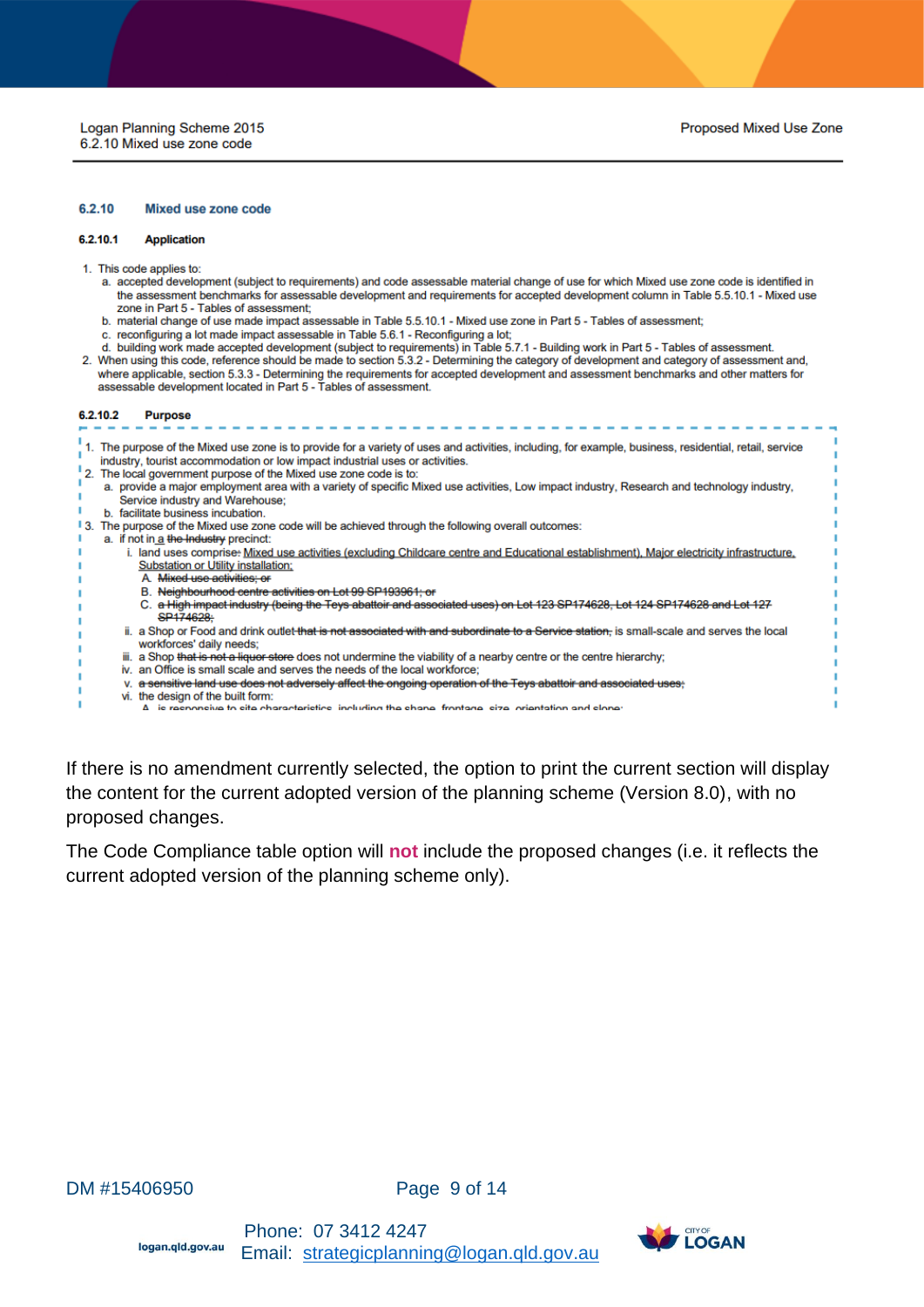## **Making a submission in the ePlan**

If you are viewing any of the proposed amendments in the [Logan ePlan](https://logan.isoplan.com.au/eplan/) and decide that you want to make a submission supporting or objecting to one or more of the changes, there are two ways to make a submission:

- click on the **Submissions and feedback** option on the menu (learn more below); or
- click on the **Make a submission** link at the top of the page you are viewing [\(learn more\)](#page-12-0).

With either option, you will need to log in or register to create a profile, if you do not already have one. You will need to provide details such as your name, address, email address and phone number. This information is required for a 'properly made submission' under [Queensland's planning legislation.](https://www.legislation.qld.gov.au/view/pdf/inforce/current/act-2016-025) You can learn more about Council's collection of your personal information and view our Privacy Policy on [Council's website.](https://www.logan.qld.gov.au/information-and-privacy/privacy)

### Logan Planning Sd = Home View the Planning Scheme View Maps (with property search) Submissions and feedback About the Planning Scheme Code Compliance Tables (MS Word) Historic Planning Schemes (2017 and earlier) Terms of Use Help

## **Submissions and feedback on the menu**

Clicking on Submissions and feedback on the menu will take you to the Submissions portal, where you will be prompted to register or log in.

Once you have logged in, use the drop down list at the top of the page to switch between:

• **My details** – update your details (e.g. email address, phone number) at any time so that Council can contact you about your submission.

• **My submissions** – view the list of submissions you have lodged through this portal.

| My submissions $\vee$    |                      |              |              |               |                        |                                              |                     | + New submission              |
|--------------------------|----------------------|--------------|--------------|---------------|------------------------|----------------------------------------------|---------------------|-------------------------------|
| <b>My Submissions</b>    |                      |              |              |               |                        |                                              |                     |                               |
| Consultation             | Submission $\hat{z}$ | Created      | Submitted    | <b>Status</b> | Submitter<br>$\hat{=}$ | Name                                         | On Behalf $\hat{=}$ |                               |
| Mixed Use Zone Amendment |                      | 6th Feb 2022 | 6th Feb 2022 | Submitted     | You                    | Mixed Use Zone Code Error (Figure Numbering) |                     | $\ddot{\theta}$<br>$^{\circ}$ |

• **Consultations** – view the list of planning scheme consultations. Open consultations will have a button on the right-hand side to allow you to make a submission.

| Mixed Use Zone Amendment                   | <b>Submissions Open</b> | Make submission<br>$\circ$    |
|--------------------------------------------|-------------------------|-------------------------------|
| Major Planning Scheme Amendment 2021<br>∎≞ | <b>Submissions Open</b> | Make submission<br>Ó          |
| Housing And Lot Diversity Amendment        | <b>Submissions Open</b> | $^{\circ}$<br>Make submission |
| <b>Health Care Service Amendment</b><br>∎≞ | <b>Submissions Open</b> | Make submission<br>$\circ$    |

Clicking on the 'eye' link next to the Make Submission button will display details about the consultation, as illustrated in the example below.

```
DM #15406950 Page 10 of 14
```
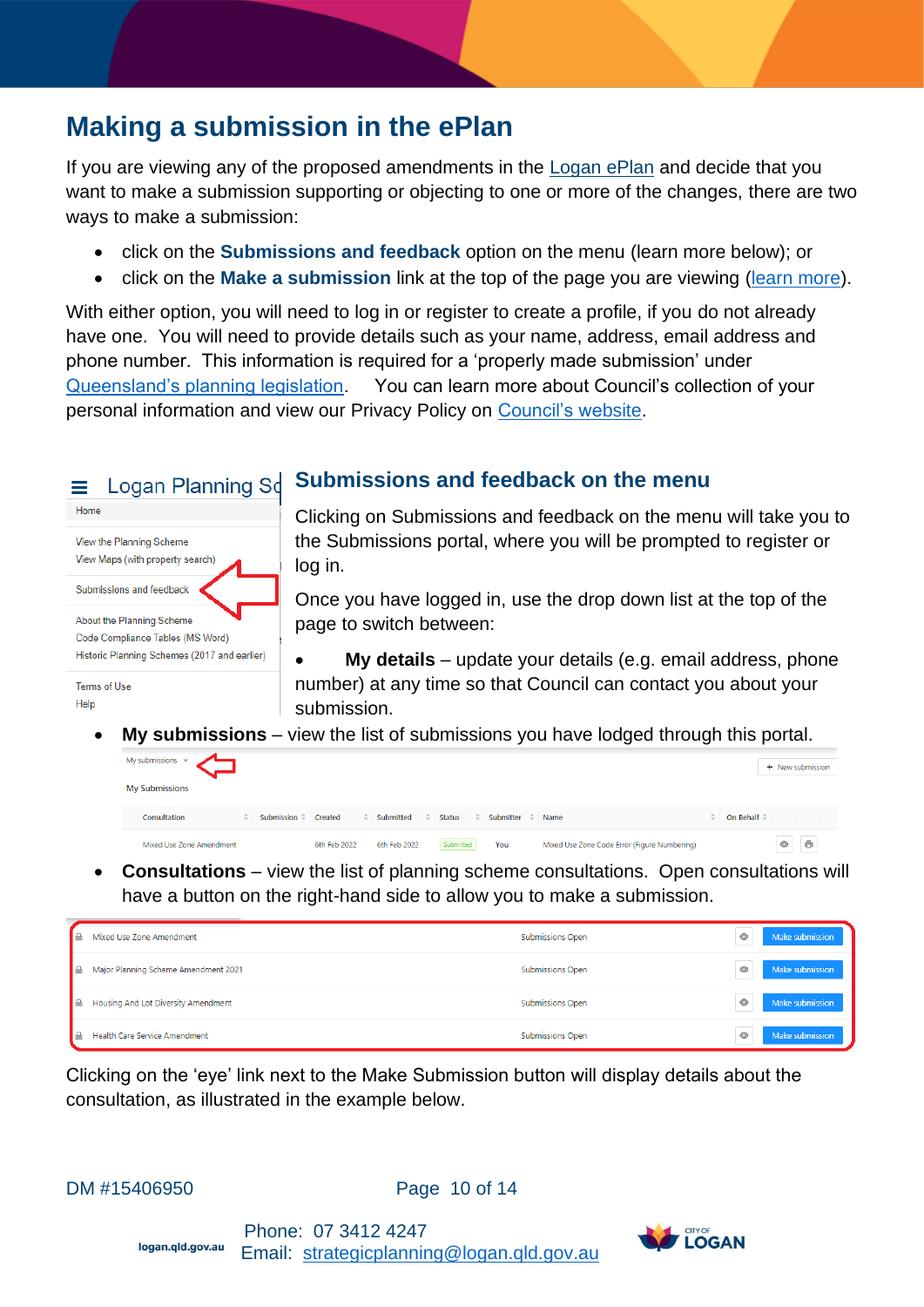

#### Details - Mixed Use Zone Amendment

Logan City Council is proposing to amend the Logan Planning Scheme 2015 to provide greater certainty about employment land in Logan to support jobs and opportunities for business. These changes apply in mixed use and industrial zones, through the creation of new precincts (Industry, Retail/commerce, Enterprise and Abattoir) and selected rezonings in Crestmead.

Council invites you to view the changes and have your say either supporting or objecting to any of the proposed changes. The period of public consultation starts on Monday 7 February 2022 and ends on Friday 4 March 2022. You can learn more by viewing our fact sheet for this amendment.



E Explanatory Report - Mixed Use Zone Amendment

When you click Make submission, you will be prompted to select the parts of the amendment your submission relates to, and provide the details of your submission. You can upload attachments if you like.

|                                                                                            | Consultations | Mixed Use Zone Amendment |  |                         |   | Draft | Point 1                             |  |  |            |  |
|--------------------------------------------------------------------------------------------|---------------|--------------------------|--|-------------------------|---|-------|-------------------------------------|--|--|------------|--|
| <b>Submission point</b>                                                                    |               |                          |  |                         |   |       |                                     |  |  |            |  |
| Please select the areas your submission relates to.                                        |               |                          |  |                         |   |       |                                     |  |  |            |  |
| If you need help please contact our team on 07 3412 4247.                                  |               |                          |  |                         |   |       |                                     |  |  |            |  |
| Section*                                                                                   |               |                          |  |                         |   |       |                                     |  |  |            |  |
| 6.2.10 Mixed use zone code                                                                 |               |                          |  |                         |   |       |                                     |  |  |            |  |
| Subsection*                                                                                |               |                          |  |                         |   |       |                                     |  |  |            |  |
| General                                                                                    |               |                          |  |                         |   |       |                                     |  |  |            |  |
| Provision*                                                                                 |               |                          |  |                         |   |       |                                     |  |  |            |  |
| General                                                                                    |               |                          |  |                         |   |       |                                     |  |  |            |  |
| General                                                                                    |               |                          |  |                         |   |       |                                     |  |  |            |  |
| Oppose / Support / Support in part*                                                        |               |                          |  |                         |   |       |                                     |  |  |            |  |
| Support in part                                                                            |               |                          |  |                         |   |       |                                     |  |  |            |  |
| My submission*                                                                             |               |                          |  |                         |   |       |                                     |  |  |            |  |
| Please tell us why you support or oppose the provisions or believe they should be changed. |               |                          |  |                         |   |       |                                     |  |  |            |  |
|                                                                                            |               | $\times$ 16px            |  | $\vee$ Paragraph $\vee$ | Π |       | 66 B U $I$ $\oplus$ $X_{2}$ $X_{3}$ |  |  | $A \cap T$ |  |
| ∩<br>$\Omega$                                                                              | Arial         |                          |  |                         |   |       |                                     |  |  |            |  |

You can also add multiple submission points, for example about different parts of the amendment.

| Point $\hat{z}$ |                            |                        |
|-----------------|----------------------------|------------------------|
| Point 1         | 6.2.10 Mixed Use Zone Code |                        |
|                 |                            | + New submission point |

As a registered user, you can save your submission as a draft and come back to do further work on it at a later time.

DM #15406950 Page 11 of 14



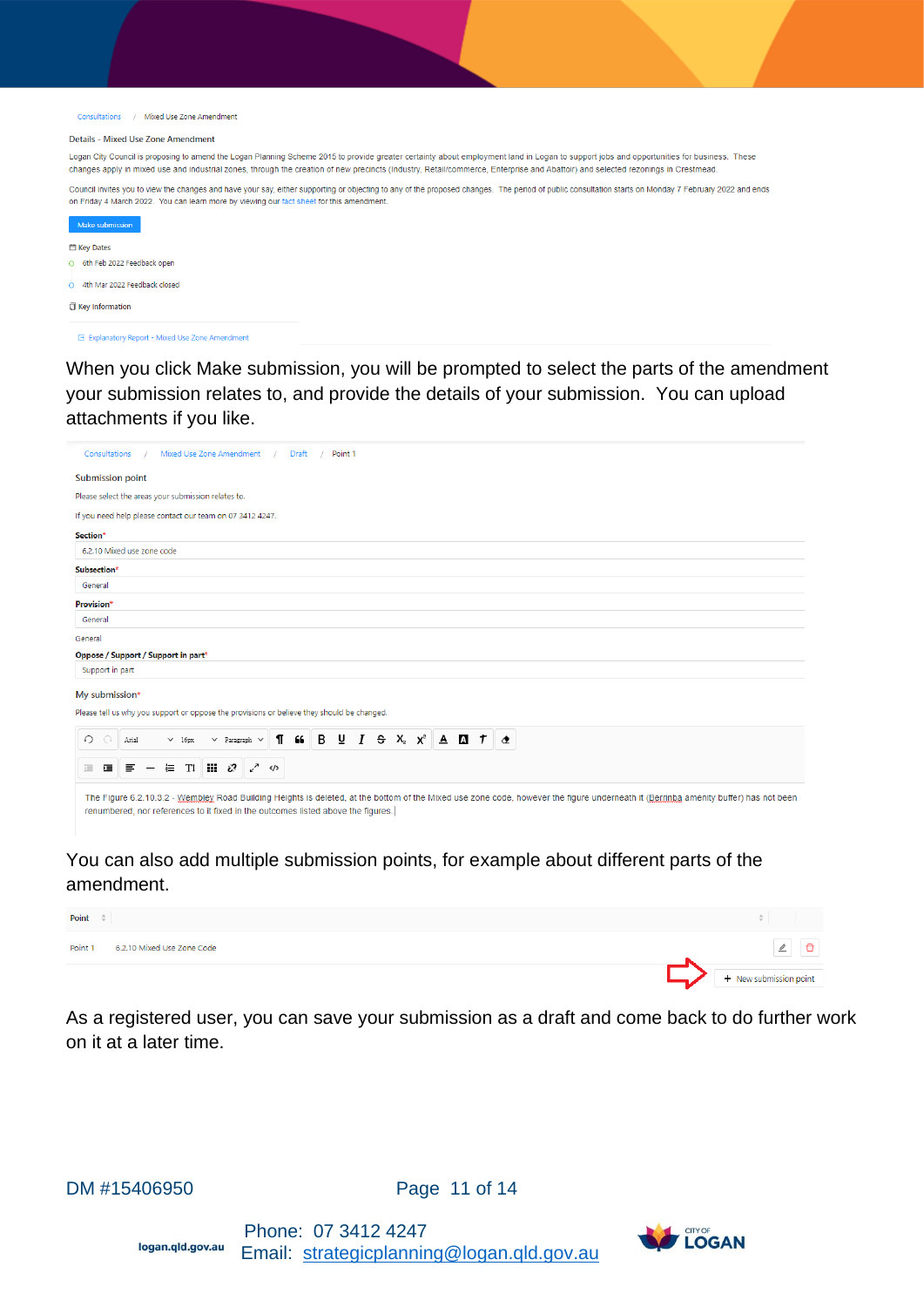| Consultations | Mixed Use Zone Amendment | Draft |
|---------------|--------------------------|-------|
|---------------|--------------------------|-------|

### **Submission - Mixed Use Zone Amendment**

| < Go to my submissions                                                                                                                                                                       |                |                                                                                                                                                           |
|----------------------------------------------------------------------------------------------------------------------------------------------------------------------------------------------|----------------|-----------------------------------------------------------------------------------------------------------------------------------------------------------|
|                                                                                                                                                                                              |                | You can close this submission in draft and come back to complete and submit it later. Draft submissions are not sent to Council.                          |
|                                                                                                                                                                                              |                |                                                                                                                                                           |
|                                                                                                                                                                                              |                |                                                                                                                                                           |
|                                                                                                                                                                                              |                | After you have completed and lodged your submission you will receive an acknowledgment                                                                    |
| message on screen.                                                                                                                                                                           |                |                                                                                                                                                           |
| <b>Submitted</b>                                                                                                                                                                             |                |                                                                                                                                                           |
| Thank you for your submission.                                                                                                                                                               |                | When Council officers have reviewed and accepted your                                                                                                     |
| You will receive a reference number and a copy of<br>your submission when Council receives it.                                                                                               |                | submission, you will receive an email with an attached<br>summary of your submission. If you have not received this                                       |
| After the consultation period closes, all<br>submissions will be reviewed by Council. We will                                                                                                |                | email within 5 business days of lodging your submission,                                                                                                  |
| let you know how we have dealt with your<br>submission.                                                                                                                                      | this document. | please contact Council using the details at the bottom of                                                                                                 |
|                                                                                                                                                                                              |                |                                                                                                                                                           |
| OK                                                                                                                                                                                           |                |                                                                                                                                                           |
| From: Logan City Council Planning Scheme [mailto:no-reply@isoplan.com.au]<br>Subject: Submission summary                                                                                     |                | submission summary.pdf<br>PDF<br>60 KB                                                                                                                    |
| Dear                                                                                                                                                                                         |                |                                                                                                                                                           |
| Receipt of feedback item on the Mixed Use Zone Amendment                                                                                                                                     |                |                                                                                                                                                           |
| thank you for taking the time to help us guide the way land is used and developed to support the future of our city.                                                                         |                | Logan City Council acknowledges receipt of your online feedback (copy attached for your records) on the Mixed Use Zone Amendment. We value your input and |
| After this round of feedback closes on 04/03/2022, Council will review and respond to each item.                                                                                             |                |                                                                                                                                                           |
| As you lodged this feedback/submission as a registered user, you can login and review it at any time.                                                                                        |                |                                                                                                                                                           |
| Please do not reply to this email. If you require further information, please feel free to contact Council using the details below.                                                          |                |                                                                                                                                                           |
| Yours sincerely                                                                                                                                                                              |                |                                                                                                                                                           |
| Strategic Land Use Planning Team<br>Economic Development and Strategy   Logan City Council<br>Phone: 07 3412 4247   PO Box 3226 Logan City DC Qld 4114   Strategic Planning@logan.qld.gov.au |                |                                                                                                                                                           |

You can return to the Submissions portal at any time using the **Submissions and feedback** option on the menu in the ePlan, either to view your submissions, review consultations that are open and make further submissions.

DM #15406950 Page 12 of 14

Phone: 07 3412 4247<br> **Iogan.qld.gov.au** Empil: stratogicplannin Email: [strategicplanning@logan.qld.gov.au](mailto:strategicplanning@logan.qld.gov.au) 

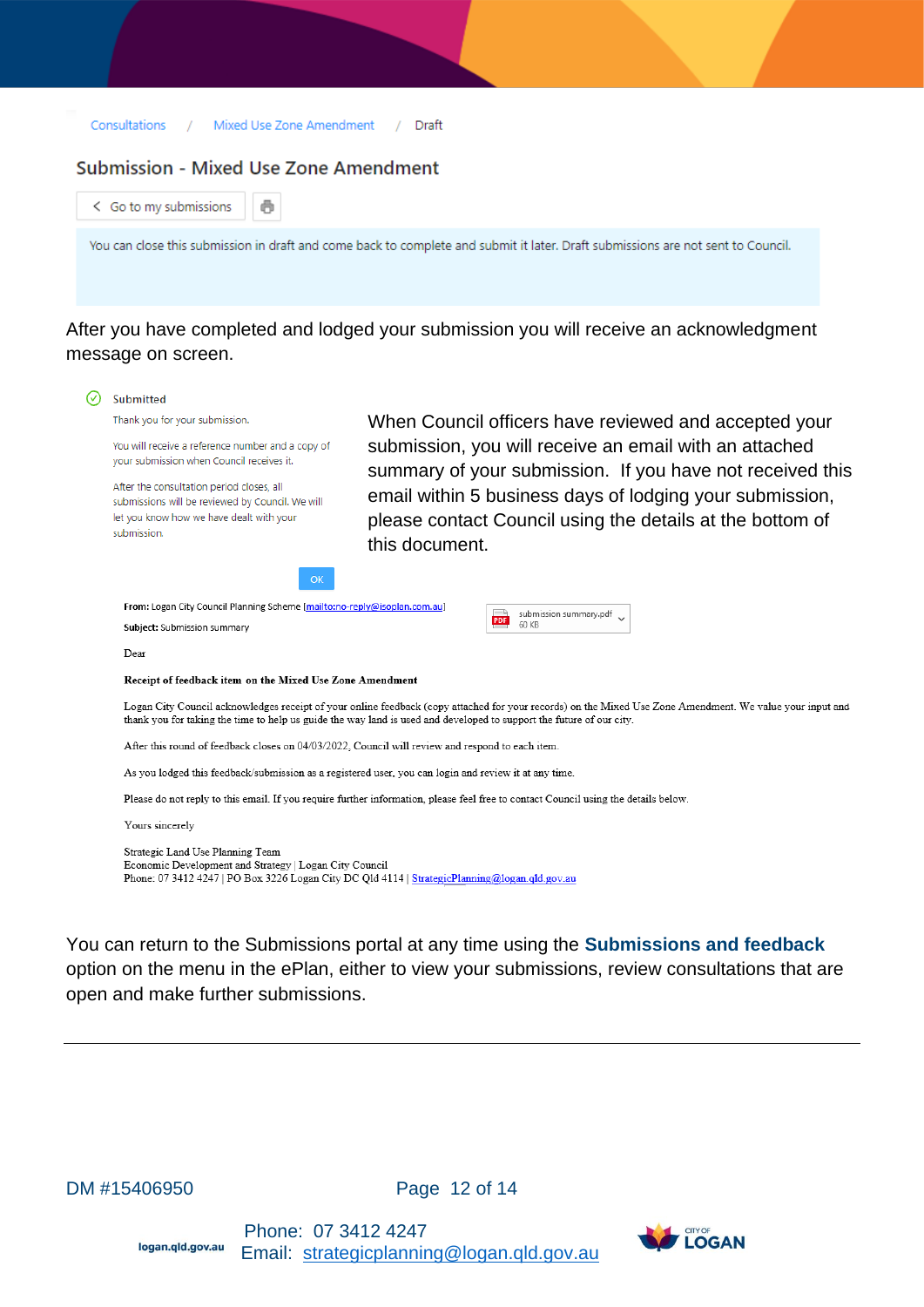## <span id="page-12-0"></span>**Make a Submission link, top of page**

You can also make a submission directly from the ePlan viewer, using the **Make a submission** link at the top of the page when you have an amendment selected. *(If there is no amendment selected, the link will say 'Provide feedback' which is a general opportunity to have your say on any part of the scheme at any time.)*

The navigation panel on the left will help you identify which amendment you are currently viewing.

## Logan Planning Scheme 2015

| Full Logan Planning Scheme<br>2015<br><b>Status: Current</b><br>Effective: 07-Feb-2022<br>Version: 8 (with 4 proposed<br>amendments)                                                                                                                                                                                                                                                                                             | Logan Planning Scheme 2015 / Part 6 Zone codes / 6.2.10 Mixed use zone code<br>₹ Make a Submission<br><b>T</b> Show Amendment changes<br>$\rightarrow$ Print<br><b>Ω Bookmark</b><br>Search for a keyword<br>This section is subject to the following proposed amendment(s) - Health Care Service, Major Planning Scheme Amendmer<br>Use Zone. Click here to view current variations and select from the list to see changes to this and other sections.                                                                                                                                                                                                                                                                                                                                                                                                                                                                                                                                                                                              |
|----------------------------------------------------------------------------------------------------------------------------------------------------------------------------------------------------------------------------------------------------------------------------------------------------------------------------------------------------------------------------------------------------------------------------------|-------------------------------------------------------------------------------------------------------------------------------------------------------------------------------------------------------------------------------------------------------------------------------------------------------------------------------------------------------------------------------------------------------------------------------------------------------------------------------------------------------------------------------------------------------------------------------------------------------------------------------------------------------------------------------------------------------------------------------------------------------------------------------------------------------------------------------------------------------------------------------------------------------------------------------------------------------------------------------------------------------------------------------------------------------|
| Mixed Use Zone selected<br>○ Back to Plan                                                                                                                                                                                                                                                                                                                                                                                        | 6.2.10<br>Mixed use zone code                                                                                                                                                                                                                                                                                                                                                                                                                                                                                                                                                                                                                                                                                                                                                                                                                                                                                                                                                                                                                         |
| The Mixed Use Zone Amendment<br>provides certainty for business and<br>investors by outlining Council's intention<br>for employment areas through the<br>introduction of four new Mixed use<br>precincts, optimisation of designated<br>employment land and rationalisation of<br>the employment land use mix.<br>Sections marked with a blue dashed line<br>are affected by a proposed amendment:<br>Logan Planning Scheme 2015 | 6.2.10.1<br><b>Application</b><br>1. This code applies to:<br>a. accepted development (subject to requirements) and code assessable material change of use for which Mixed use zone code is id<br>assessment benchmarks for assessable development and requirements for accepted development column in Table 5.5.10.1 - Mixe<br>5 - Tables of assessment:<br>b. material change of use made impact assessable in Table 5.5.10.1 - Mixed use zone in Part 5 - Tables of assessment;<br>c. reconfiguring a lot made impact assessable in Table 5.6.1 - Reconfiguring a lot:<br>d. building work made accepted development (subject to requirements) in Table 5.7.1 - Building work in Part 5 - Tables of assessmen<br>2. When using this code, reference should be made to section 5.3.2 - Determining the category of development and category of assessm<br>applicable, section 5.3.3 - Determining the requirements for accepted development and assessment benchmarks and other matters for<br>development located in Part 5 - Tables of assessment |

## When you select the **Make a Submission** link you will be prompted to select the provision you

wish to make a submission about (i.e.

the row of content on the page that you want to comment on). You can only make a submission on the parts of the scheme which are affected by the selected amendment (i.e. only on the proposed changes – these rows which have a blue dashed outline).

Make Submission

Click on the provisions you wish to make a submission on. To review and start the submissions process either click the Edit / Submit Submission Points link at the top of the screen or open the menu top left and choose View Submission Summary. To stop adding provisions click on the Cancel Submission link at the top of the screen.

OK

After you have selected the relevant provision/row that you want to make a submission on, a **Provide Submission** screen will be displayed with the selected provision/row so that you can add your comments. There are formatting buttons available to help you highlight specific parts of your point. Please be as specific as possible and include map, table, section and/or property references where applicable.

There is a **Copy Provision** button available, which will copy the content of the selected provision into the editing box so that you can mark-up specific changes. If the provision is large (e.g. a long table), this option is not recommended, as it may clutter your submission.

DM #15406950 **Page 13 of 14**